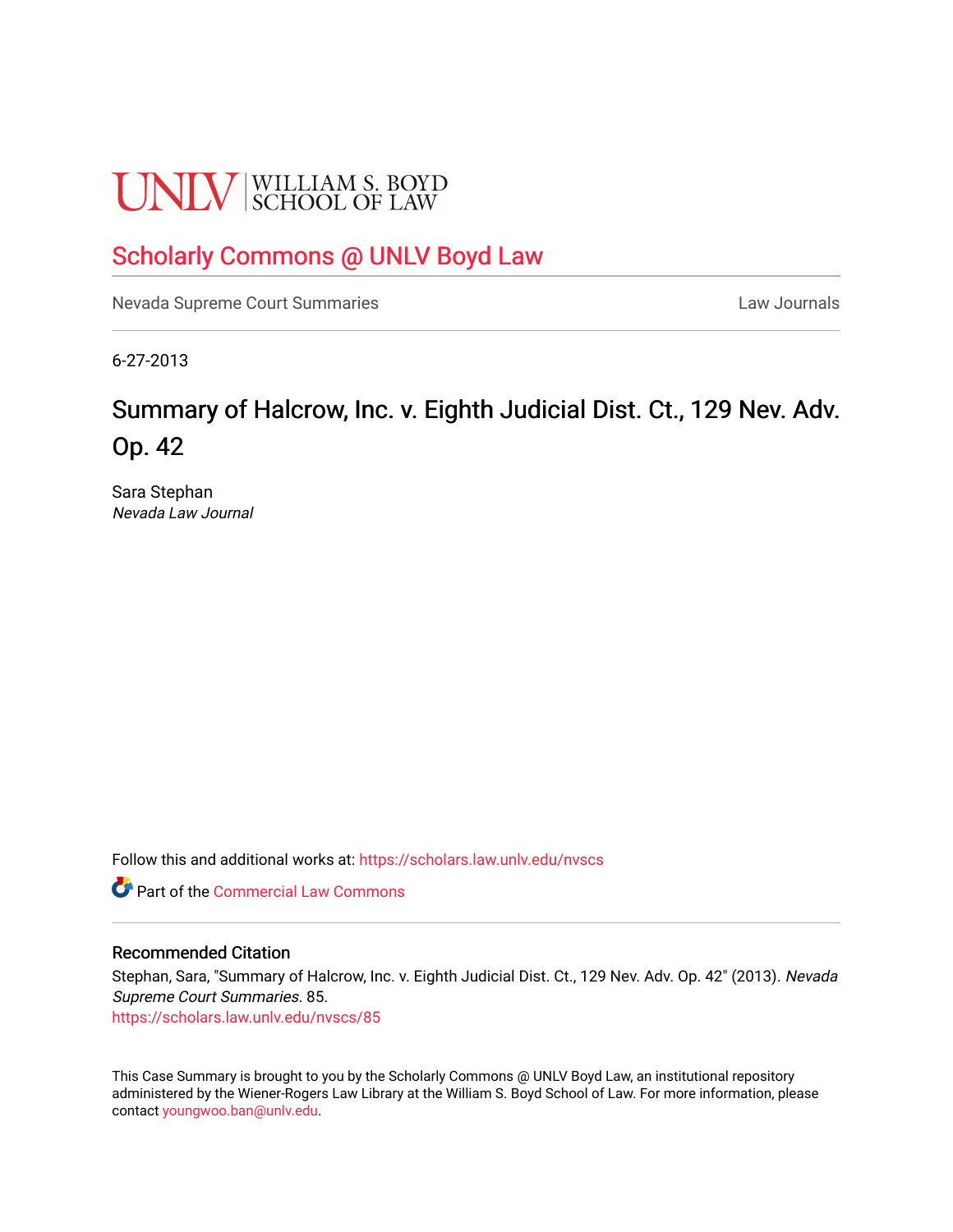*Halcrow, Inc. v. Eighth Judicial Dist. Ct.,* 129 Nev. Adv. Op. 42 (filed June 27, 2013)<sup>1</sup>

#### CONSTRUCTION DEFECT LAW–ECONOMIC LOSS DOCTRINE

#### **Summary**

The Court granted a petition for a writ of mandamus challenging a district court order granting real parties in interest's motion for leave to amend their third- and fourthparty complaints to add a cause of action for negligent misrepresentation. The economic loss doctrine bars negligent misrepresentation claims against commercial construction design professionals where the recovery sought is solely for economic losses. Accordingly, the district court should have denied the motions to amend.

#### **Disposition/Outcome**

The Court held in commercial construction defect litigation, the economic loss doctrine applies to bar claims against design professionals for negligent misrepresentation where the damages alleged are purely economic. The Court issued a writ of mandamus directing the district court to vacate its order granting PCS and Century leave to amend their third- and fourth-party complaints and the amended complaints.

#### **Factual and Procedural History**

The Harmon Tower is a building located in CityCenter in Las Vegas. It is owned and was developed by MGM Mirage ("MGM"), who retained Perini Building Company ("Perini") to assist in the development. Due to steel installation defects, construction of the Harmon Tower was reduced from 40 floors to 26 floors. Litigation arose when Perini sued MGM for allegedly failing to make payments. MGM countersued for recovery based on construction defects. Perini then filed third- and fourth-party claims against Pacific Coast Steel ("PCS") and Century Steel, Inc. ("Century"), corporations hired by Perini to provide the steel installation. Century and PCS then filed a third- and fourthparty complaint against Halcrow, which had been hired to design the structure and perform inspections. Halcrow filed a motion to dismiss Century's and PCS's third and fourth-party complaints for failure to state a claim on which relief can be granted, based on the Court's holding in *Terracon Consultants Western, Inc. v. Mandalay Resort Group*. <sup>2</sup> PCS and Century then sought leave to amend their complaints in order to include a cause for action for negligent misrepresentation.

#### **Discussion**

The court exercised its discretion to consider the matter because the legal issue of whether a negligent misrepresentation tort claim may be maintained against a design professional in a commercial construction setting is one of first impression in Nevada and the issue has resulted in split decisions in Nevada state and federal district courts.

 $\frac{1}{1}$  $<sup>1</sup>$  By Sara Stephan.</sup>

 $^{2}$  125 Nev. 66, 206 P.3d 81 (2009).